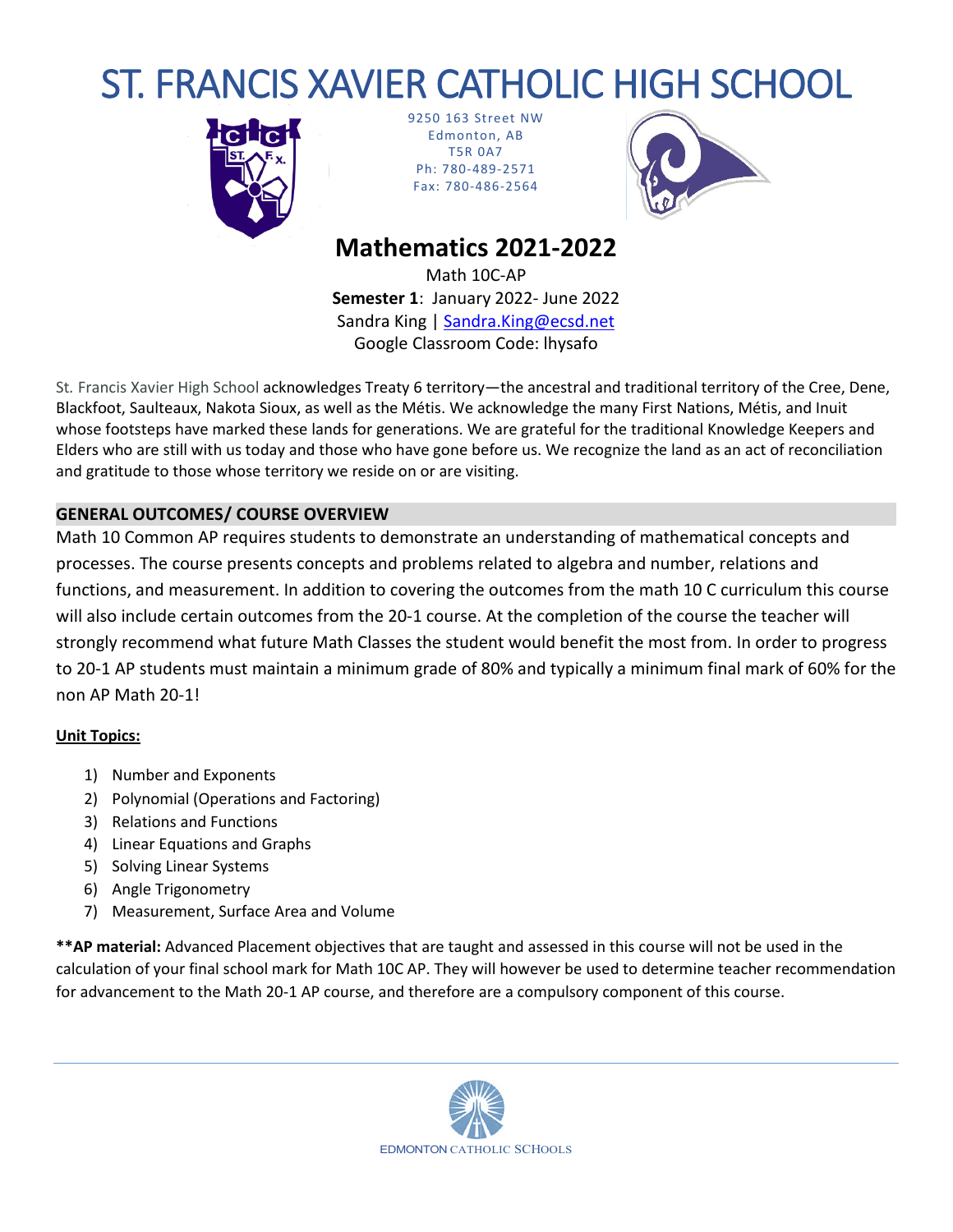#### **ASSESSMENT**

# School based mark is weighted as follows:

### **In-Class Unit Exam Structure: 80 minutes with optional additional 15-minutes extra time**

- 15 machine scored questions: Multiple choice and Numerical Response [2 marks each] (Approximately 65% of Exam)
- 3-4 written response (Approximately 35% of Exam)

#### **IMPORTANT:**

**A wide range of assessment information is used in the development of a student's final grade. At St. Francis Xavier High School, individualized assessments provide specific information regarding student progress and overall performance in class. Student assessment may vary from student to student to adapt for differences in student needs, learning styles, preferences, and paces. It should also be noted that not all assignments are used to determine the final grade, and that scale factors may have been used to determine the weight of individual assignments.**

#### **MISSED ASSESSMENT POLICY**

#### **Missed Exam Policy:**

Missed assessments will be assigned a mark of **zero** and will be completed as soon as possible pending the student's return. Marks for the missed assessment will only be awarded when a parent/guardian/doctor supplies a note with contact information and a valid reason for the absence. (Please see student handbook for the list of valid reasons: [http://stfrancisxavier.ecsd.net/handbook.php\)](http://stfrancisxavier.ecsd.net/handbook.php). Please notify the teacher **prior** to extended absences if possible.

#### **PLAGIARISM**

We provide a Catholic education, where the Core Values of dignity, respect, fairness, personal and communal growth, loyalty, and honesty are the framework for all that we do. Within this Catholic education that St. Francis Xavier School provides, one of our main focuses is to encourage and facilitate the pursuit of knowledge and excellence in academics.

To ensure that we attain this focus, all students at our school community are expected:

1. to meet the standards of individual integrity outlined in the policy;